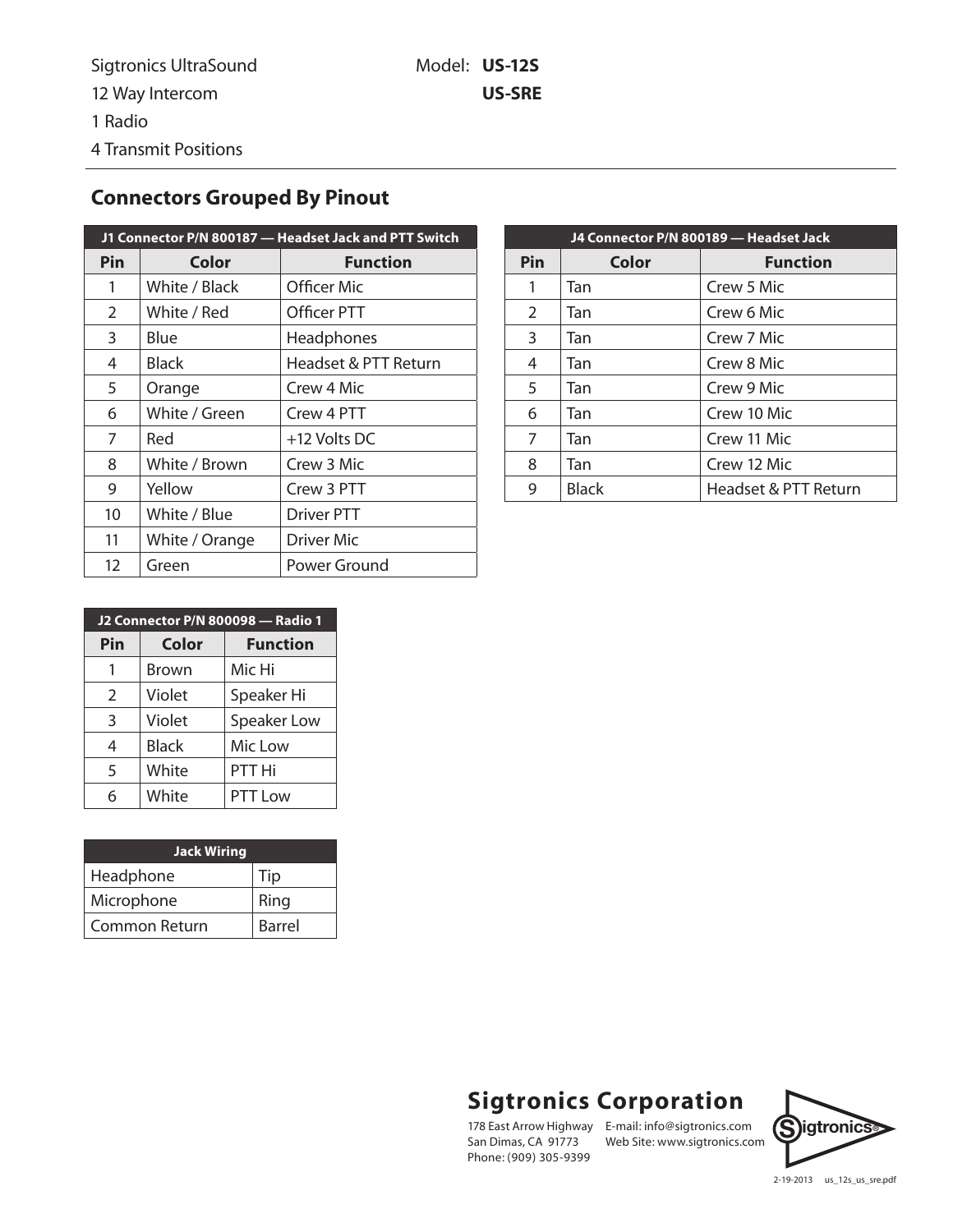## **Connectors Grouped By Function**

| J1 Connector P/N 800187 - Headset Jack and PTT Switch |                |                      |
|-------------------------------------------------------|----------------|----------------------|
| Pin                                                   | Color          | <b>Function</b>      |
| 1                                                     | White / Black  | Officer Mic          |
| $\overline{2}$                                        | White / Red    | Officer PTT          |
| 11                                                    | White / Orange | Driver Mic           |
| 10                                                    | White / Blue   | Driver PTT           |
| 8                                                     | White / Brown  | Crew 3 Mic           |
| 9                                                     | Yellow         | Crew 3 PTT           |
| 5                                                     | Orange         | Crew 4 Mic           |
| 6                                                     | White / Green  | Crew 4 PTT           |
| 3                                                     | Blue           | Headphones           |
| $\overline{4}$                                        | <b>Black</b>   | Headset & PTT Return |
| 7                                                     | Red            | +12 Volts DC         |
| 12                                                    | Green          | Power Ground         |

| J4 Connector P/N 800189 - Headset Jack |              |                      |
|----------------------------------------|--------------|----------------------|
| Pin                                    | Color        | <b>Function</b>      |
| 1                                      | Tan          | Crew 5 Mic           |
| $\overline{2}$                         | Tan          | Crew 6 Mic           |
| 3                                      | Tan          | Crew 7 Mic           |
| 4                                      | Tan          | Crew 8 Mic           |
| 5                                      | Tan          | Crew 9 Mic           |
| 6                                      | Tan          | Crew 10 Mic          |
| 7                                      | Tan          | Crew 11 Mic          |
| 8                                      | Tan          | Crew 12 Mic          |
| 9                                      | <b>Black</b> | Headset & PTT Return |

| J2 Connector P/N 800098 - Radio 1 |              |                    |
|-----------------------------------|--------------|--------------------|
| Pin                               | <b>Color</b> | <b>Function</b>    |
| 1                                 | Brown        | Mic Hi             |
| 4                                 | Black        | Mic Low            |
| $\overline{2}$                    | Violet       | Speaker Hi         |
| $\overline{3}$                    | Violet       | <b>Speaker Low</b> |
| 5                                 | White        | PTT Hi             |
| 6                                 | White        | PTT Low            |

| <b>Jack Wiring</b>   |        |  |
|----------------------|--------|--|
| Headphone            | Tip    |  |
| Microphone           | Ring   |  |
| <b>Common Return</b> | Barrel |  |

## **Sigtronics Corporation**

San Dimas, CA 91773 Phone: (909) 305-9399

178 East Arrow Highway E-mail: info@sigtronics.com **Sigtronics**